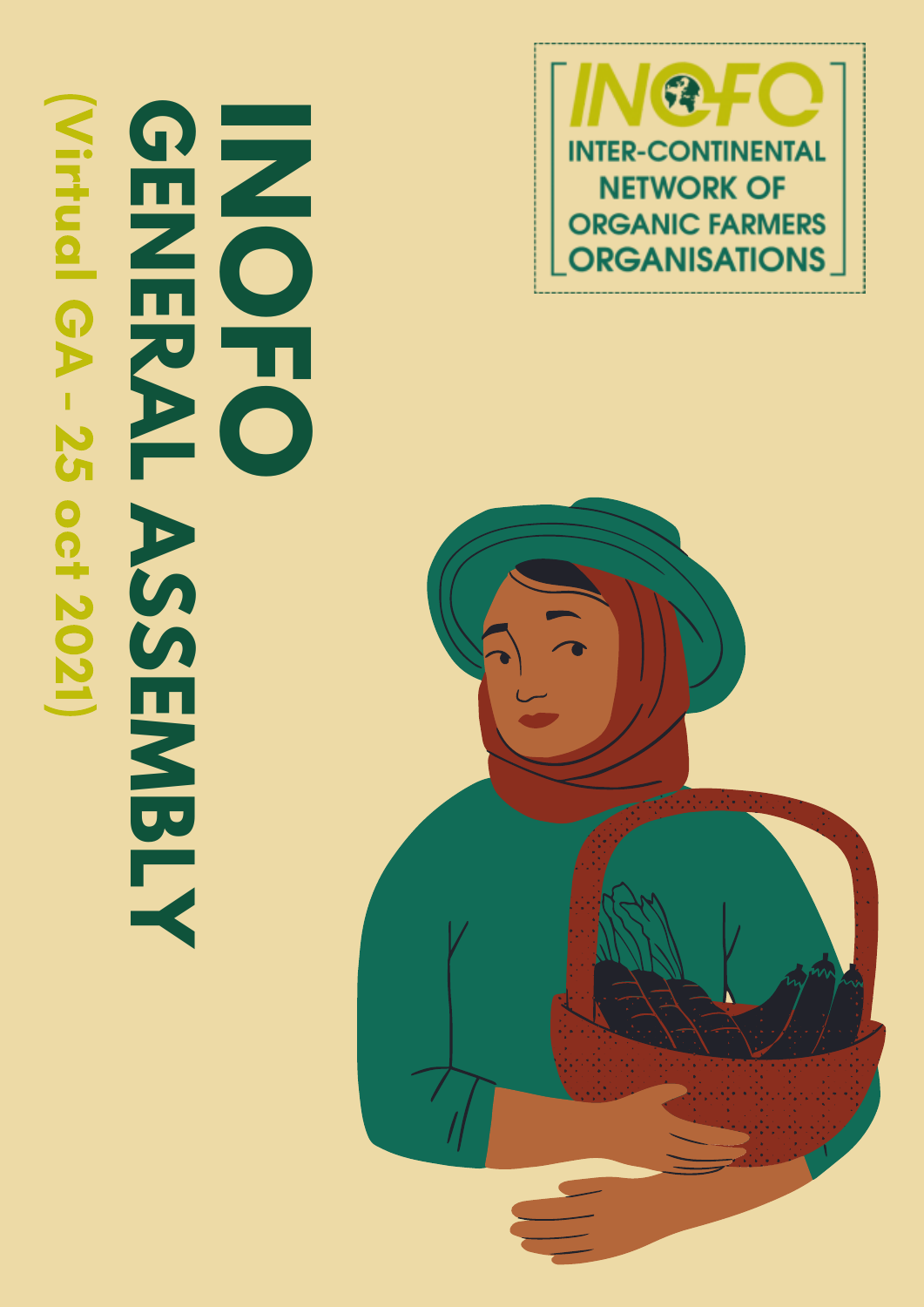- **Part I (3 yearly reports, INOFO-AHA journey)**
- **Part II (Future programs and Elections)**



**Every three years, the INOFO General Assembly (GA) is held in conjunction with the IFOAM General Assembly and the Organic World Congress (OWC), which involves organic farmers, producers, researchers, advocates and policy experts from around the world.**

**This year, for the first time, the INOFO GA will be hosted VIRTUALLY after the Organic World Congress. Every continent will host the GA through 2 hour Zoom sessions in two parts:**

**See the timeline for better understanding.**



**After concluding the continental GA, the Global General Assembly will be held on 25th October 2021 to elect the Executive Committee (President, Secretary and Treasurer) and the new Council of Conveners to further INOFOs mission of uniting organic farmers and support their voices at all levels of food systems development towards producing healthy, nutritious food.**

**Interesting development, discussion, networking and ways forward awaits all organic farmer organisations, so join us and share your ideas during the Continental General Assemblies!!**